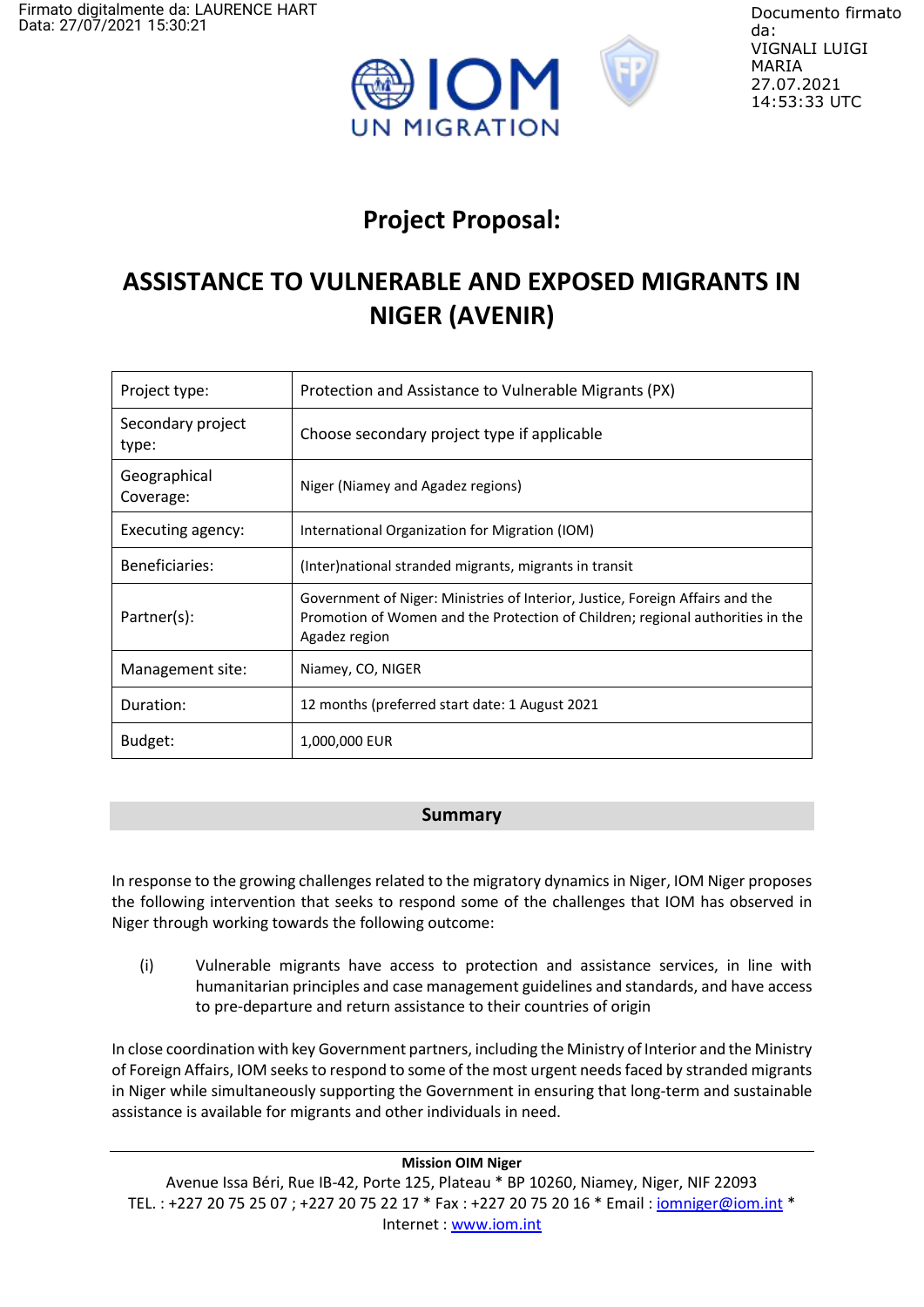#### **1. Rationale**

Niger, an important country of transit, destination, and origin for migrants from West and Central Africa, faces significant development challenges. Migrants who are in transit in Niger thus often lack access to basic services, including food, water and shelter and are exposed to high risks as they traverse the Agadez region on their way to Libya and Algeria. This journey has become increasingly dangerous in recent years, partially because of the implementation of the Law 2015-36 which criminalizes irregular migration in Niger, and the increased Government patrols to enforce the law. This has forced smugglers to take more remote and dangerous routes, which exposes migrants to significant risks of abandonment and finding themselves stranded in the Sahara Desert.

In addition, the Government of Algeria has started the systematic expulsion of third-country nationals (non-Nigerien migrants) from Algeria to Niger since September 2017. Although these migrants are non-Nigerien, the Government of Algeria expels these migrants to "Point Zero", 12 kilometres from the nearest village on the Nigerien side of the border, Assamaka. IOM provides humanitarian assistance at the border and offers the expelled migrants the possibility to partake in IOM's Assisted Voluntary Return (AVR) programme, through which they can safely return to their country of origin. Between September 2017 and May 2021, IOM has assisted more than 40,000 expelled migrants after their expulsion from Algeria. The large majority of these migrants subsequently entered into the AVR programme.

To address these challenges, IOM established the Migration Response and Resource Mechanism (MRRM) in 2015. Through this multi-donor instrument, the MRRM, comprising several projects, has provided an integrated response to migration-related challenges coordinated with Nigerien authorities. The consistent and ongoing support has allowed for developing a robust system to ensure assistance and protection of migrants while remaining adaptable to changing migration trends in Niger. The European Union's Joint Regional Initiative has helped meet some of the needs related to direct assistance, protection, and assisted voluntary return and reintegration (AVRR) in countries of origin. This has been complemented by several bilateral projects (including the first phase of the Italian Migration Fund), all of which have assisted almost 60,000 migrants since 2016 with direct and protection assistance, while more than 50,000 migrants with the assisted voluntary return to their country of origin.



Among these migrants are very vulnerable profiles, including victims of trafficking, unaccompanied and separated children, and sick or traumatized migrants. On average, 10% of the migrants assisted by IOM each year need an individualized case management response due to their specific vulnerability. This individualized assistance also IOM to ensure safe and dignified long term options for the beneficiaries, including referral to UNHCR to ensure that persons in need of international protection receive the necessary assistance. Continuity of care for patients with chronic conditions and support to victims of gender-based violence remains a significant challenge, as access to primary health care remains limited.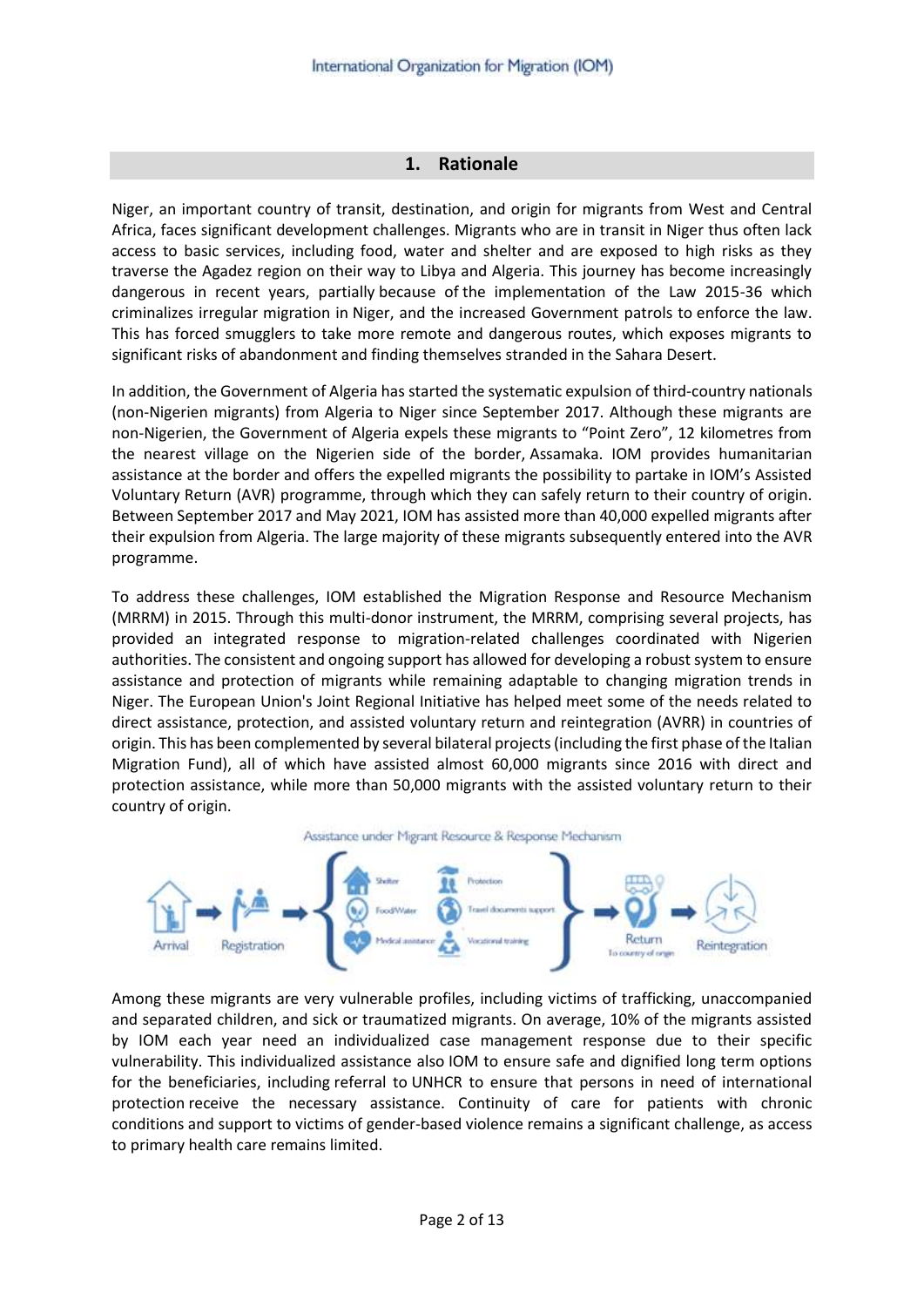The COVID-19 pandemic has had a significant impact on direct assistance in the country in terms of needs, response capacity, and financial and human resources to be deployed. Although migration flows temporarily decreased between March and September 2020, the pressure on transit centres was high due to quarantine and travel restriction needs. Nevertheless, movements appear to be resuming at a pre-COVID pace, with a total of more than 5,300 third-country nationals expelled from Algeria between October 2020 and May 2021. For the most vulnerable cases (unaccompanied minors, victims of trafficking, victims of gender-based violence, migrants with health or mental health needs), the COVID-19 context is particularly damaging as it increases the number of people with special needs and at the same time constrains the assistance available to them (including delays in family tracing procedures or access to specialized state services).Despite significant improvements that were made by IOM through specific COVID-19 projects, the conditions in Assamaka to receive and assist large groups of migrants remain meagre. This poses particular challenges when multiple large groups arrive in the same couple of days and the groups need to be kept separated to ensure that the quarantine is completed in the correct fashion.

In addition, due to the border closures that were put in place by Governments across the world in response to the pandemic, the facilitation of voluntary returns of migrants to their country of origin became significantly more costly and complicated. At the moment when the border closure was put in place (19 March 2021), more than 2,000 non-Nigerien migrants were stranded in Niger without the means and possibility to return to their country of origin. To facilitate these movements, IOM Niger submitted a request to the Government of Niger to open a humanitarian corridor to allow for the return of stranded migrants. The request was accepted in early April 2020, and between then and the reopening of the international airport of Niamey on 1 August 2020, more than 1,300 migrants have returned to their CoO (among others Burkina Faso, Benin, Mali and Guinea-Conakry). Nevertheless, the continued closure of land borders remained a significant challenge to these return movements as the large majority of movements in the pre-COVID-19 context took place by bus. The necessity to now carry out return operations by plane, often through chartered flights specifically for these purpose by lack of commercial options, multiplied the costs of each return movement by approximately five times. In addition to this, migrants were obliged to have tested negative for COVID-19 prior to departure (approx. 50 EUR per test) and were often requested to undergo a quarantine period upon return to their country of origin.

## **2. Project Description**

In response to these challenges, IOM Niger proposes the following intervention with the objective of **reinforcing direct, return and protection assistance for vulnerable migrants in Niger**. This objective is to be achieved through three complementary outcomes:

**Outcome 1: Vulnerable migrants have access to protection and assistance services, in line with humanitarian principles and case management guidelines and standards, and have access to predeparture and return assistance to their countries of origin**

*Output 1.1: Protection services and direct assistance are delivered to stranded migrants in Niger through IOM's Migrant Resource & Response Mechanism*

Migrants stay in the transit centres before they return to their country of origin. While the average length of stay is between one to three weeks, many factors can prolong this, including medical needs, psychosocial support, lack of travel documents, family tracing processes (for unaccompanied minors), among others. The transit centres can be considered as the first "step" in the voluntary return process. Protection assistance is a crucial component of IOM's Assisted Voluntary Return programme.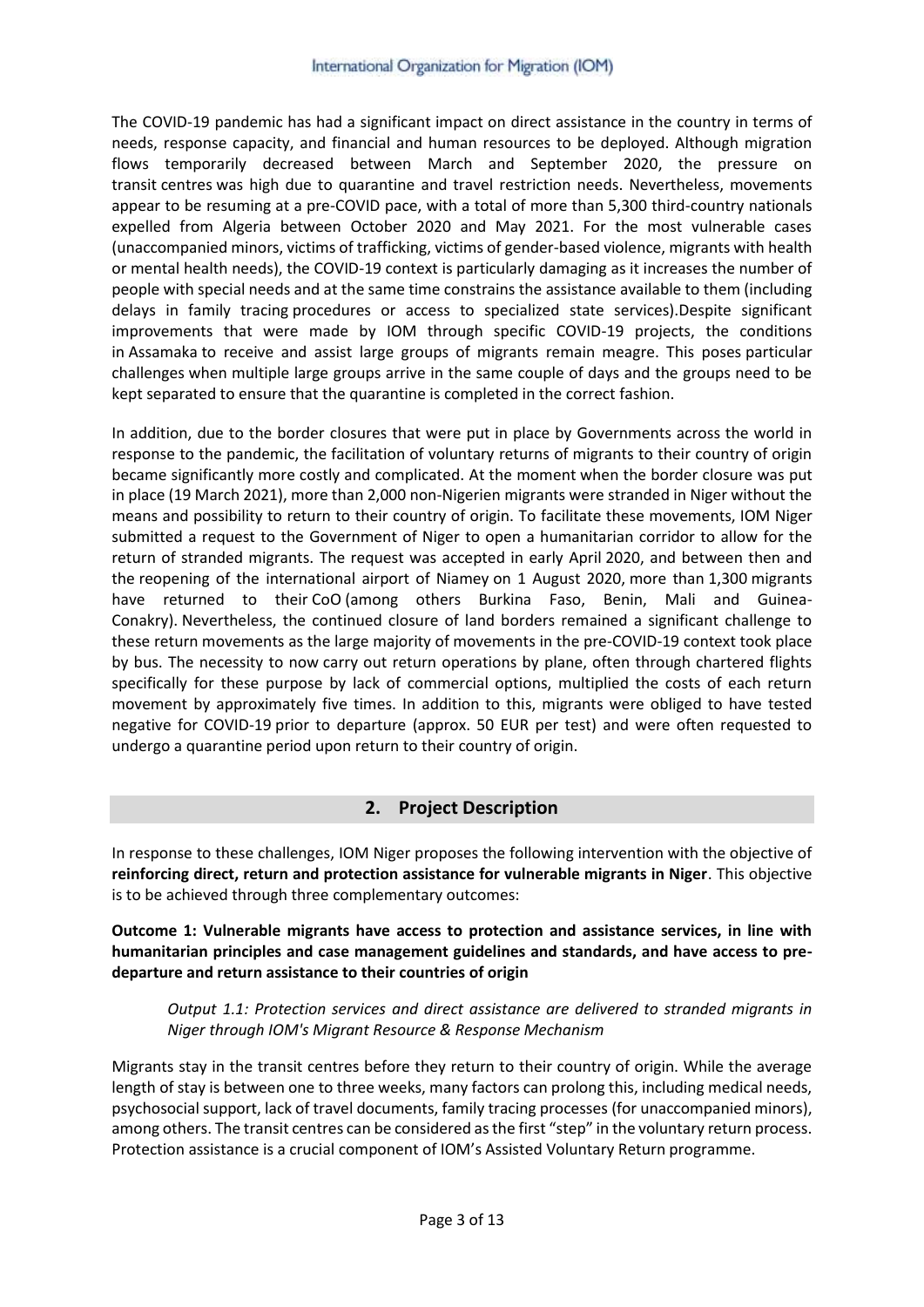IOM currently operates six transit centres across the country (one in Arlit, Agadez and Dirkou, three in Niamey) with a total capacity of hosting approximately 1,500 people. Migrants have access to shelter, food and water during their full stay in the transit centres. In the centres, IOM deploys specialized case workers to support the needs of most vulnerable migrants, including children, accompanied and unaccompanied, victims of trafficking, women, migrants with disabilities, LGBTQI+, GBV survivors, etc. The case workers ensure that migrants are provided with adequate protection assistance during their stay in Niger and prepare for a safe and sustainable return of the person in view of their specific needs. In addition, IOM deploys doctors and nurses in the centres, which is an essential service that has proven to be of crucial importance during the pandemic.

Migrants expelled from Algeria will receive basic assistance in Assamaka and are then transported to the Arlit transit centre if they wish to. In order to safeguard dignity of beneficiaries, IOM will also provide essential non-food items in the form of NFI kits. IOM provides standard NFI kits as well as specific kits tailored to the needs of women, children and Unaccompanied Migrant Children (UMCs).

IOM will deploy health specialists and health materials in all its reception sites and transit centers in order to ensure safety of assistance, not least in light of the COVID-19 pandemic. This will substantially improve capacity to identify and address health care needs of migrants from their entry into Niger (including risks of contagious diseases). Simultaneously, IOM will continue strengthening the identification of vulnerable migrants including UMCs, Victims of Trafficking (VoTs), survivors of Sexual and Gender Based Violence (SGBV) and other vulnerable profiles. This will make sure that vulnerable migrants are early detected, attended with priority and referred to specialized case management. In addition, IOM will ensure the provision of medical and psychosocial assistance in order to respond to (and follow up) on acute medical conditions resulting from expulsions. IOM will strengthen its capacity to prevent, identify and contain communicable diseases in transit centers. IOM will re-evaluate and improve transit center structure to make sure that the health screening, transfer and quarantine can be conducted safely. IOM will also reinforce periodic training for medical staff and strengthen preventive measures for the safety of all the staff working directly with migrants on a daily basis, including but not limited to the COVID-19 sanitary and preventative measures, as well as other transmissible diseases.

#### *Output 1.2: Migrants receive the necessary pre-departure support and benefit from voluntary return to their country of origin*

Due to the significant increase in the costs of assistance to the voluntary return of migrants to their country of origin, there is a need for additional funding for these voluntary return movements. This is mostly due to the fact that the expulsions from Algeria to Niger (which make up for the majority of the migrants assisted with assisted voluntary return) continues in large numbers. Between 2016 and 2019, 27,153 migrants were expelled from Algeria to Niger. As a result of these high numbers of expulsions, IOM Niger was the largest 'sending' mission globally with more than 16,000 migrants assisted with AVR in 2019. In 2020 alone, despite the official closure of the land border between Algeria and Niger since 19 March 2020, more than 8,000 migrants were expelled. In 2021 thus far, almost 3,000 migrants were expelled since the end of February, as expulsions were temporarily halted during the electoral period in Niger.

IOM's AVR program assists non-Nigerien migrants to return to their country of origin with dignity. This activity plays a key role in facilitating a solution for vulnerable TCNs stranded in Niger helping to prevent these often desperate and destitute individuals from being targeted for human trafficking or other forms of exploitation, abuses and violations. The proposed project will provide support to non-Nigerien migrants willing to voluntarily return to their countries of origin with transport from either Agadez or Niamey region to each migrant's country of origin by covering costs related to travel and consular services, providing escorts (especially for UMCs) and pocket money for the journey (for food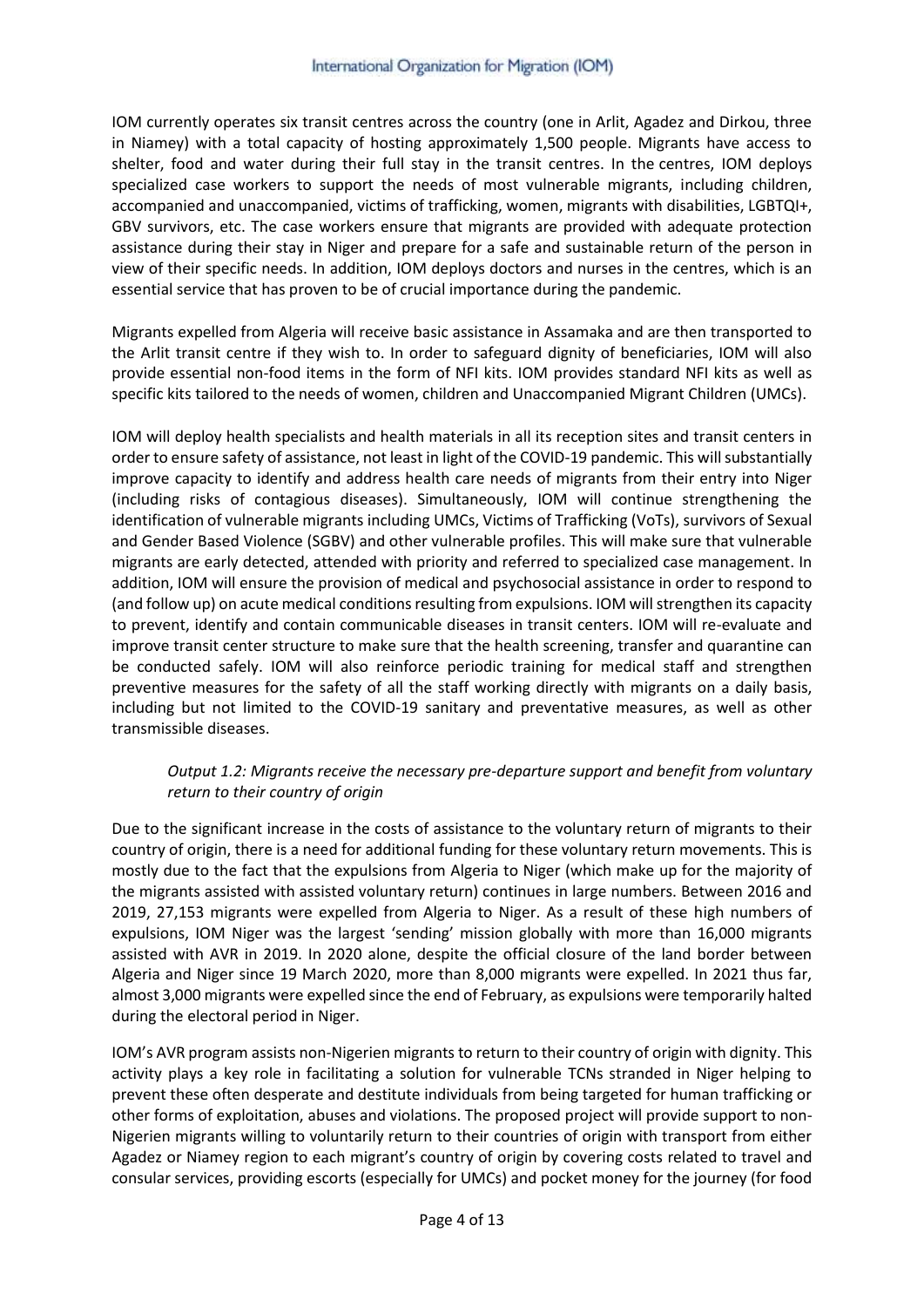and other basic essentials whilst in transit to their country of origin). As the number of non-Nigerien migrants, notably those expulsed from Algeria, requiring AVR assistance continues to grow, it is necessary for IOM to scale up the AVR program to meet migrants' needs.

Due to the complementary nature of the MRRM portfolio as described above, the funds allocated to this output will be used to contribute to the voluntary returns of migrants to their country of origin. It must be noted that it is commonplace that one movement is often funded under multiple projects (for example: tickets can be purchased under one project, while the COVID-19 tests are funded under another project). The indicators for this output will therefore reflect the total number of returns to which the project has contributed.

### **3. Partnerships and Coordination**

With IOM's long-standing experience in areas related to assistance and protection as well as voluntary return and reintegration, IOM Niger is in an excellent position to carry out the proposed intervention. Moreover, experienced personnel with an existing network on the ground will allow the project to start implementation immediately. The management site of the proposed action will be Niamey, using also capacities of its sub offices, especially in Agadez, Arlit, Dirkou, and its presence in Assamaka.

During the last ten years, IOM has been a key player in providing assistance and protection to migrants transiting in Niger, working in close coordination with the Ministries in charge of Interior, Foreign Affairs, Justice, Women Promotion and Child Protection, Public Health as well as with regional and traditional authorities in Agadez, Niamey, Tahoua and Zinder regions. IOM also works in close collaboration with protection partners (UN, International and National Non-Governmental Organizations and civil societies).

Similarly, local authorities of Agadez region, will be highly involved in the implementation of the proposed activities. Moreover, as with past and ongoing projects, activities will be implemented jointly with the relevant local Nigerien authorities and with the Nigerien Civil Protection in order to ensure sustainability and relevance of the action. In order to ensure close collaboration, IOM will regularly exchange with relevant authorities on the progress of the project and the results achieved. Exchange meetings with relevant technical and financial partners of the Government of Niger, and in particular with the Italian Embassy in Niger will occur to share the progress of the proposed project, as well as to avoid duplication and identify potential synergies of projects in the same areas of intervention and with the same stakeholders.

Moreover, sustainability will benefit from the synergy of the proposed action with the broader implemented MRRM that focuses on coordination with national, regional and local authorities, as well as on enhancement of capacities to achieve a gradual transfer of the governance of this mechanism.

#### **4. Monitoring**

Monitoring is a critical tool for management and is therefore considerably integrated in this project. The whole project will be constantly monitored. To that regard, the Chief of Mission and the Senior Programme and Policy Liaison Officer will provide the overall supervision of the project implementation while the Project Manager will be responsible for monitoring the implementation of the activities. The Project Manager for the proposed intervention will be the same as the Project Manager of the first phase of this project. They are responsible for ensuring compliance with the project proposal and the project agreement. In parallel, the Project Manager will be in charge of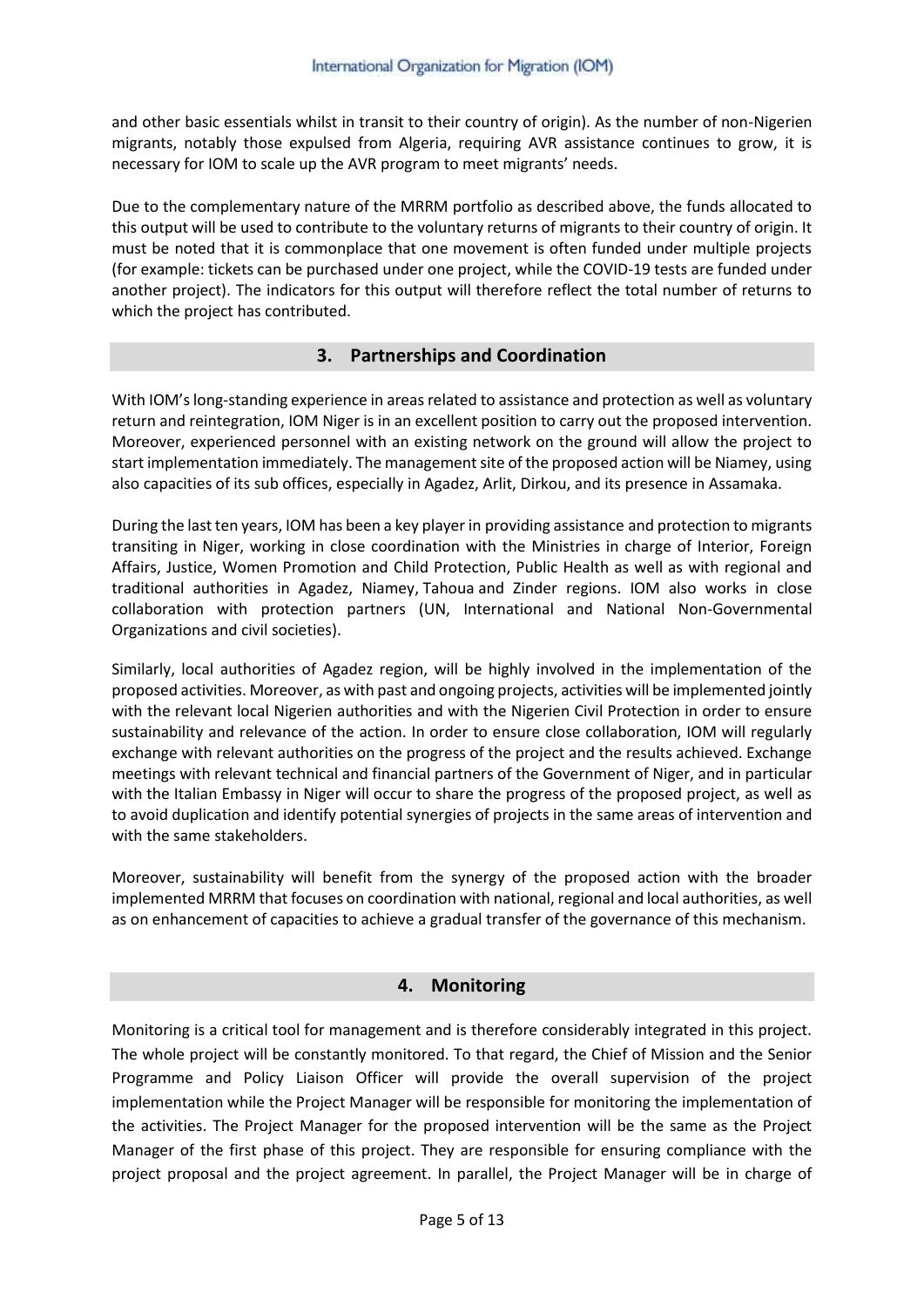strictly controlling security risks and any other external threats and developments that may affect project implementation. The donor will be regularly updated on the progress of the project through the reports that are set out in the project agreement.

## **5. Evaluation**

No evaluation is foreseen for this project unless expressly requested by the donor.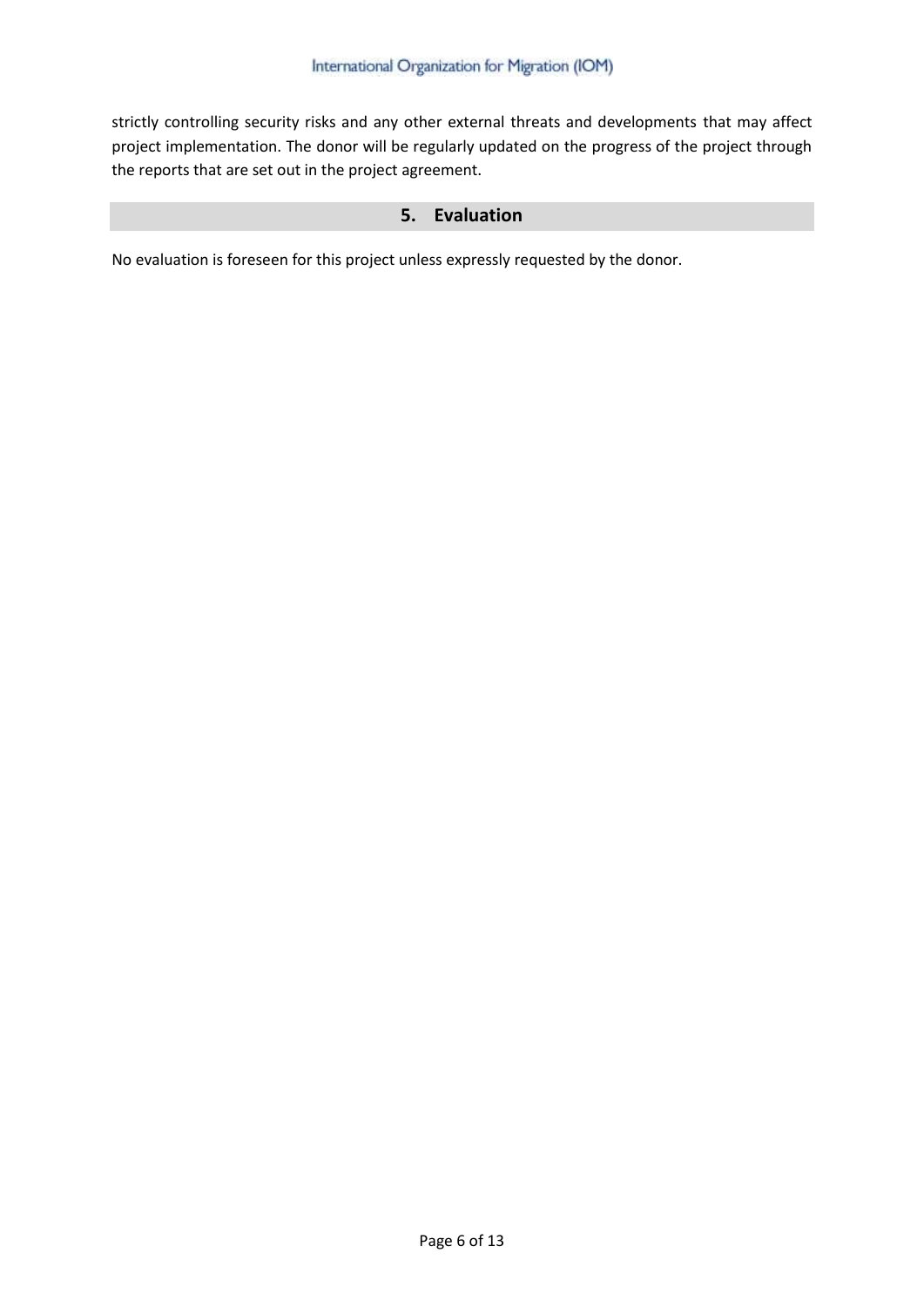# **6. Results Matrix**

|                                                                                                                                                                                                                                                                                                  | <b>Indicators</b>                                                                                                                                                                       | <b>Data Source and</b><br><b>Collection Method</b>                      | <b>Baseline</b> | <b>Target</b>                                                                                                          | <b>Assumptions</b>                                                                                                                                                                                                                                       |
|--------------------------------------------------------------------------------------------------------------------------------------------------------------------------------------------------------------------------------------------------------------------------------------------------|-----------------------------------------------------------------------------------------------------------------------------------------------------------------------------------------|-------------------------------------------------------------------------|-----------------|------------------------------------------------------------------------------------------------------------------------|----------------------------------------------------------------------------------------------------------------------------------------------------------------------------------------------------------------------------------------------------------|
| Objective:<br>Reinforce<br>direct assistance,<br>return and<br>protection for<br>vulnerable migrants in<br><b>Niger</b>                                                                                                                                                                          | # of migrants that have<br>voluntarily returned to<br>their country of origin with<br>assistance of this project<br># of unaccompanied<br>minors and victims of<br>trafficking assisted | MiMOSA, transit centre<br>records<br>Transit centre records             | 0<br>0          | 1,000 migrants assisted<br>with voluntary return<br>300 unaccompanied<br>minors and victims of<br>trafficking assisted |                                                                                                                                                                                                                                                          |
| Outcome 1:<br>Vulnerable migrants<br>have access to<br>protection and<br>assistance services, in<br>line with humanitarian<br>principles and case<br>management<br>guidelines and<br>standards, and have<br>access to pre-<br>departure and return<br>assistance to their<br>countries of origin | # of migrants assisted with<br>direct and return<br>assistance                                                                                                                          | Transit centre records,<br><b>MIMOSA</b>                                | 0               | 800 migrants assisted<br>with return and direct<br>assistance                                                          | Migrants in distress<br>request and accept<br>IOM's assistance<br>IOM has access to<br>remote areas where<br>migrants are at risk of<br>being stranded<br>Migrants can return to<br>their country of origin in<br>compliance with COVID-<br>19 protocols |
| Output 1.1:<br>Protection services and<br>direct assistance are<br>delivered to stranded<br>migrants in Niger                                                                                                                                                                                    | # of migrants assisted in<br>Assamaka and Dirkou<br># of migrants receiving<br>food, water, shelter and                                                                                 | Distribution records<br>Transit centre records,<br>distribution records | 0<br>0          | 800 migrants assisted in<br>Assamaka and Dirkou<br>500 migrants receiving<br>food, water, shelter and                  | Migrants in distress<br>request and accept<br>IOM's assistance                                                                                                                                                                                           |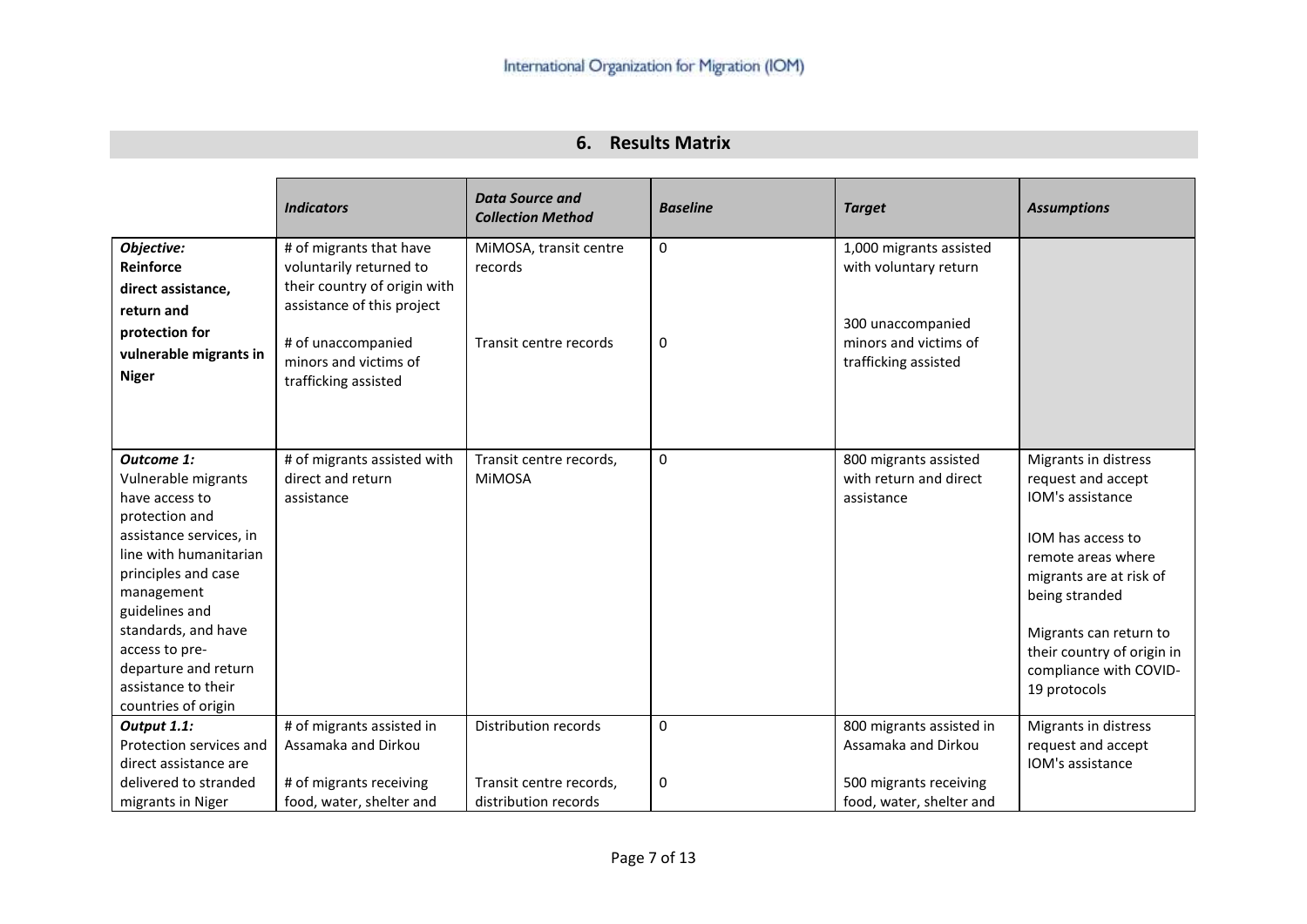| through IOM's Migrant<br>Resource & Response<br>Mechanism                                                                                        | NFI assistance in IOM's<br>transit centres<br># of medical consultations<br>held in the transit centres<br># of psychosocial activities<br>and consultations<br>conducted in IOM's transit<br>centres                                                                                                                     | Transit centre records,<br>session records<br>Transit centre records,<br>session records | 0<br>0           | NFI assistance in IOM's<br>transit centres<br>8,000 consultations held<br>4,000 consultations and<br>activities held | IOM has access to<br>remote areas where<br>migrants are at risk of<br>being stranded                                                                               |
|--------------------------------------------------------------------------------------------------------------------------------------------------|---------------------------------------------------------------------------------------------------------------------------------------------------------------------------------------------------------------------------------------------------------------------------------------------------------------------------|------------------------------------------------------------------------------------------|------------------|----------------------------------------------------------------------------------------------------------------------|--------------------------------------------------------------------------------------------------------------------------------------------------------------------|
| <b>Activities that lead to Output 1.1:</b><br>shelter, food, water, and NFI-kits                                                                 | Activity 1.1.1: Procure and distribute direct assistance items to vulnerable migrants in Assamaka, Dirkou and IOM's transit centres, including<br>Activity 1.1.2: Provide medical assistance to migrants in IOM's transit centres<br>Activity 1.1.3: Provide psychosocial assistance to migrants in IOM's transit centres |                                                                                          |                  |                                                                                                                      | Migrants in distress<br>request and accept<br>IOM's assistance<br>IOM has access to<br>remote areas where<br>migrants are at risk of<br>being stranded             |
| Output 1.2:<br>Migrants receive the<br>necessary pre-<br>departure support and<br>benefit from voluntary<br>return to their country<br>of origin | # of migrants assisted with<br>voluntary return to their<br>country of origin<br>% of migrants who<br>benefited from voluntary<br>return assistance that<br>received IOM's assistance<br>with obtaining travel<br>documentation                                                                                           | <b>MiMOSA</b><br><b>MIMOSA</b>                                                           | $\pmb{0}$<br>N/A | 1,000 migrants assisted<br>with voluntary return<br>At least 60% of migrants                                         | International travel<br>remains possible<br>throughout the project<br>implementation period<br>Countries of origin are<br>willing to receive<br>returning migrants |
| <b>Activities that lead to Output 1.2:</b>                                                                                                       | Activity 1.2.1: Carry out necessary pre-departure assistance and organize voluntary return to country of origin                                                                                                                                                                                                           |                                                                                          |                  |                                                                                                                      | International travel<br>remains possible<br>throughout the project<br>implementation period                                                                        |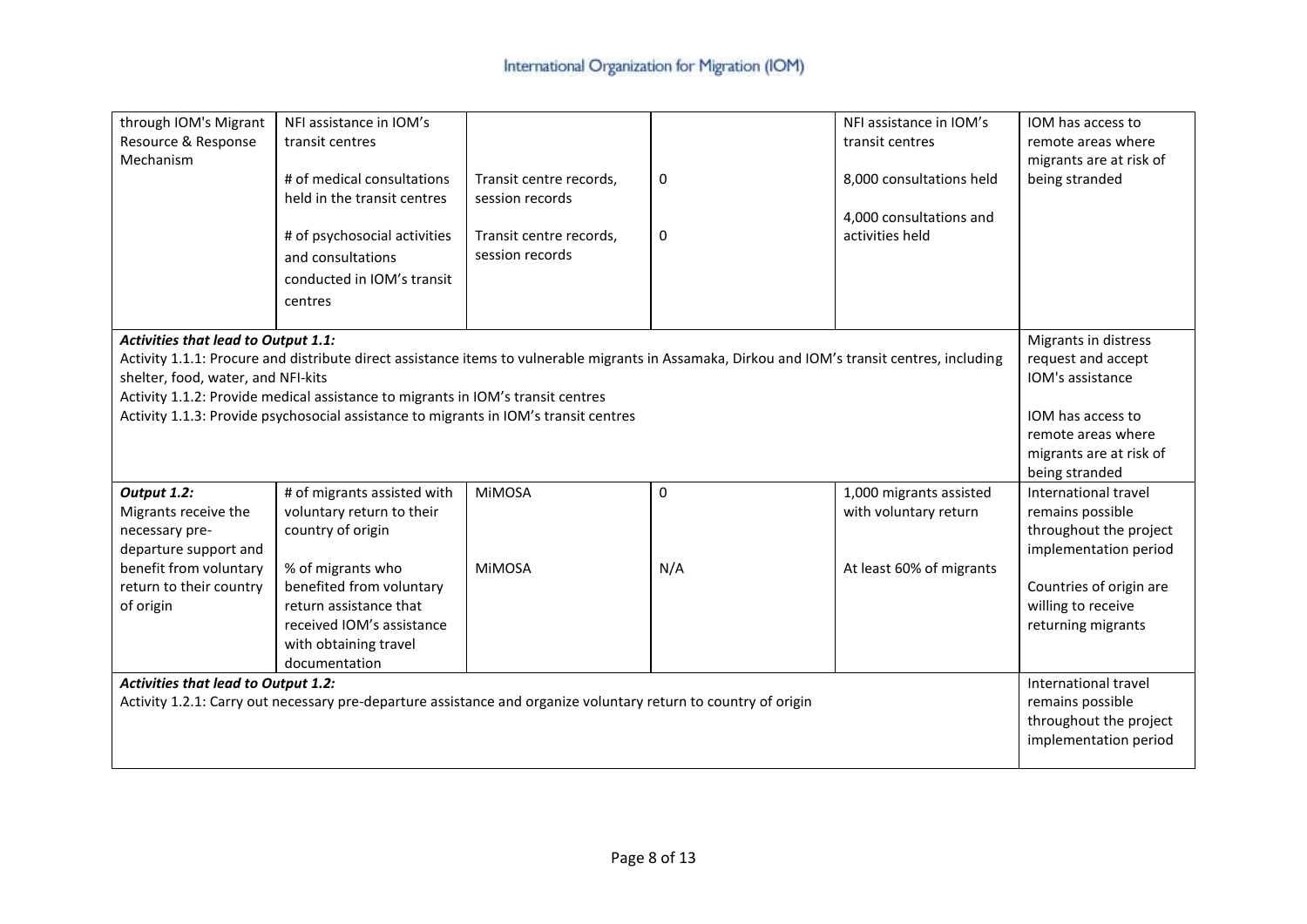| Countries of origin are |
|-------------------------|
| willing to receive      |
| returning migrants      |
|                         |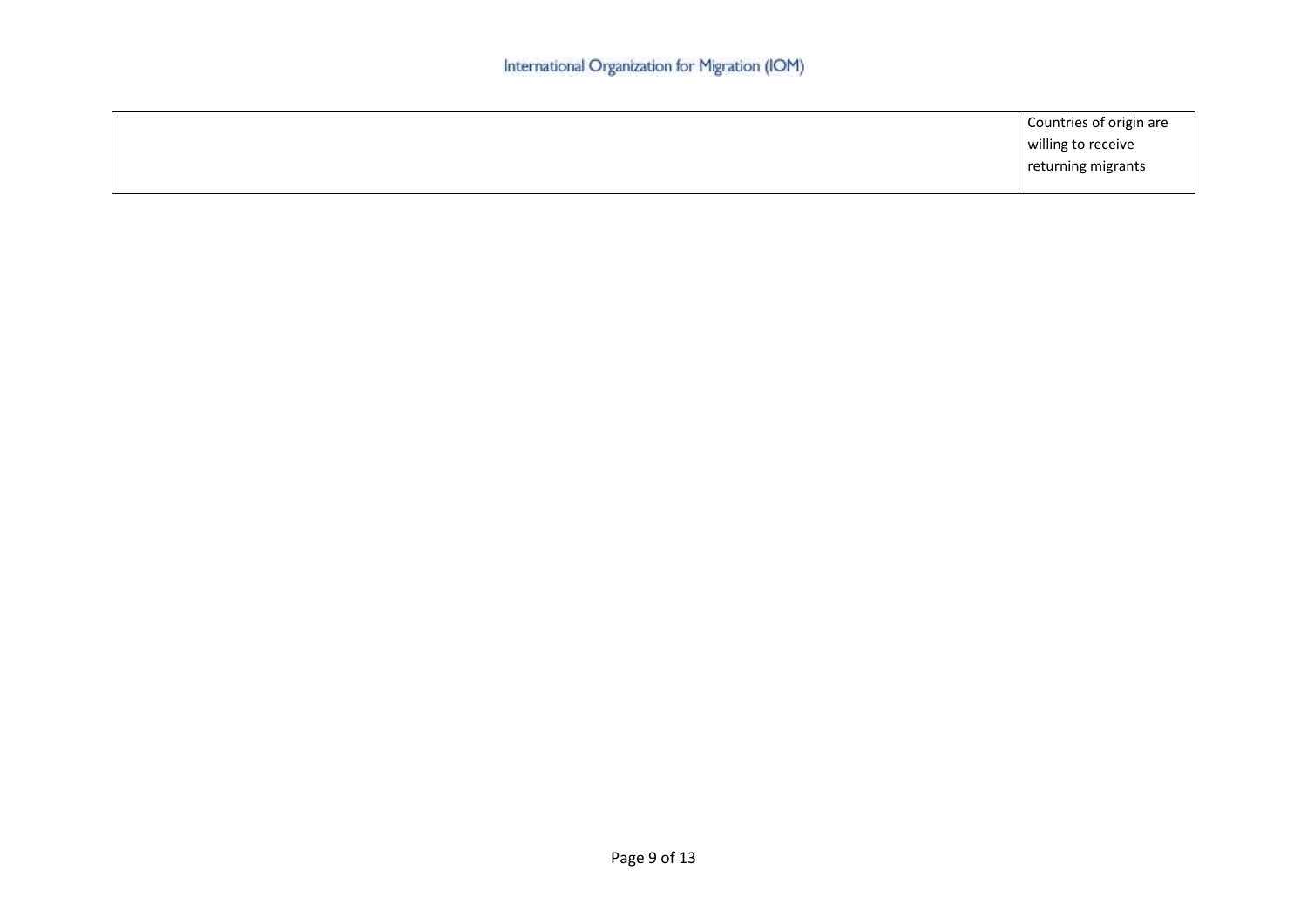# **7. Work Plan**

|                                                                                                                                                                                | <b>Responsible</b> | Time Frame |                |    |    |  |
|--------------------------------------------------------------------------------------------------------------------------------------------------------------------------------|--------------------|------------|----------------|----|----|--|
| Activity                                                                                                                                                                       | Party              | Q1         | Q <sub>2</sub> | Q3 | Q4 |  |
| 1.1.1: Procure and distribute direct assistance items to vulnerable<br>migrants in Assamaka, Dirkou and IOM's transit centres, including<br>shelter, food, water, and NFI-kits | <b>IOM</b>         |            |                |    |    |  |
| 1.1.2: Provide medical assistance to migrants in IOM's transit<br>centres                                                                                                      | <b>IOM</b>         |            |                |    |    |  |
| 1.1.3: Provide psychosocial assistance to migrants in IOM's transit<br>centres                                                                                                 | <b>IOM</b>         |            |                |    |    |  |
| 1.2.1: Carry out necessary pre-departure assistance and organize<br>voluntary return to country of origin                                                                      | <b>IOM</b>         |            |                |    |    |  |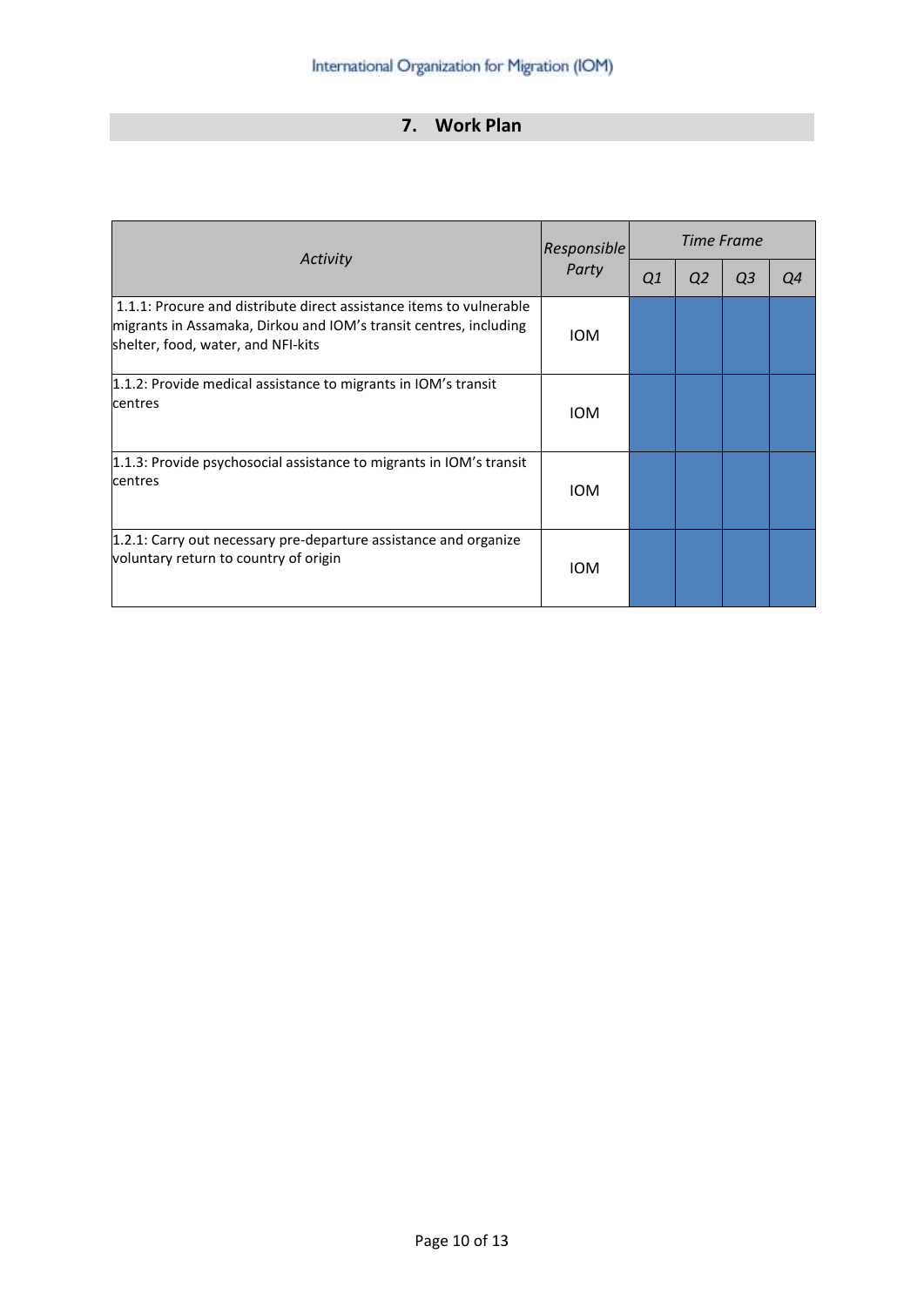**8. Budget**



| ASSISTANCE TO VULNERABLE AND EXPOSED MIGRANTS IN NIGER (AVENIR) |
|-----------------------------------------------------------------|
| <b>PX</b>                                                       |
| 1,000,000 EUR                                                   |
| 12 months (expected start 1 August 2021)                        |
|                                                                 |

| Exchange rate |                                                             |             |                       | 0.82                               |      |           |
|---------------|-------------------------------------------------------------|-------------|-----------------------|------------------------------------|------|-----------|
| <b>WBS</b>    | <b>Item</b>                                                 | <b>Unit</b> | Nr of<br><b>Units</b> | <b>Unit</b><br><b>Cost in</b><br>€ | $\%$ | €         |
|               | <b>A. STAFF Costs</b>                                       |             |                       |                                    |      |           |
|               | <b>International Staff</b>                                  |             |                       |                                    |      |           |
|               | Chief of Mission                                            | Month       | 12                    | 13,530                             | 5%   | 8,118.00  |
|               | Senior Programme and Policy Liaison Officer                 | Month       | 12                    | 11,890                             | 5%   | 7,134.00  |
|               | Project Manager                                             | Month       | 12                    | 10,250                             | 5%   | 6,150.00  |
|               | <b>Protection Officers</b>                                  | Month       | 12                    | 18,040                             | 12%  | 25,977.60 |
|               | <b>Operations Officer</b>                                   | Month       | 12                    | 9,020                              | 12%  | 12,988.80 |
|               | PSU, Communication, IM                                      | Month       | 7                     | 60,680                             | 5%   | 21,238.00 |
|               | RM International Staff(SRMO, FO, PLO,<br>ICTO, HRO) and FSO | Month       | $\overline{7}$        | 79,130                             | 5%   | 27,695.50 |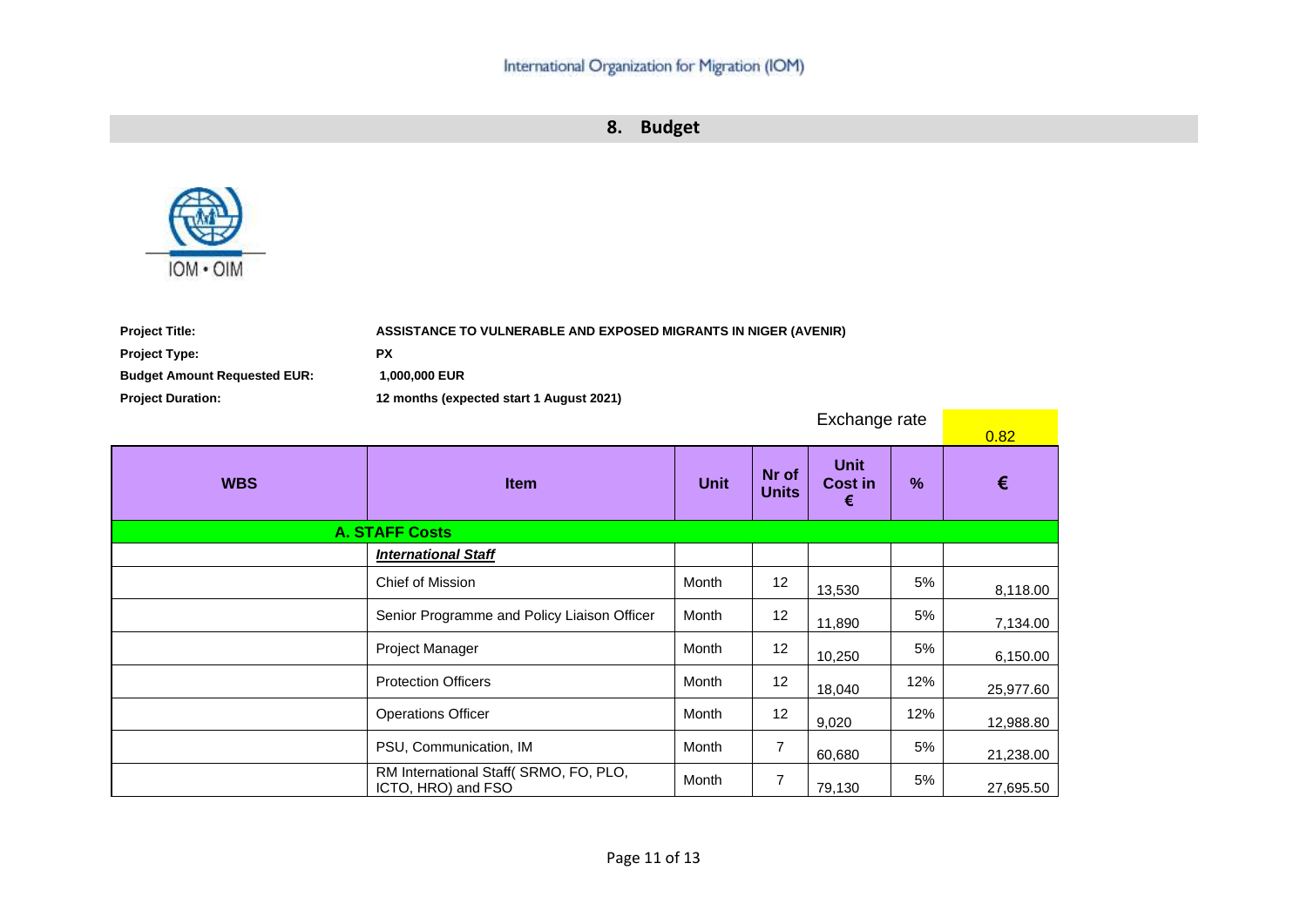|                                        | IOM Rome liaison fees                                        | Lump<br>Sum        | 1            | 4,000   | 100% | 4,000.00       |
|----------------------------------------|--------------------------------------------------------------|--------------------|--------------|---------|------|----------------|
|                                        | <b>National Staff</b>                                        |                    |              |         |      |                |
|                                        | <b>Transit Center Assistants</b>                             | Month              | 12           | 18,450  | 16%  | 35,424.00      |
|                                        | Operations assistants                                        | Month              | 12           | 12,366  | 16%  | 23,741.95      |
|                                        | <b>Protection Assistants</b>                                 | Month              | 12           | 13,776  | 26%  | 42,981.12      |
|                                        | <b>Project Assistant</b>                                     | Month              | 12           | 1,968   | 25%  | 5,904.00       |
|                                        | RM National Staff(Finance, HR, ICT, P&L)<br>and LSA          | Month              | 12           | 88,150  | 5%   | 52,890.00      |
| <b>Total Staff Costs:</b>              |                                                              |                    |              |         |      | 274,242.97     |
|                                        | <b>B. OFFICE Costs</b>                                       |                    |              |         |      |                |
|                                        | Office Rental, Maitenance, Insurance and<br><b>Utilities</b> | Month              | 12           | 24,858  | 4%   | 11,931.98      |
|                                        | Communication (phone, courier, internet)                     | Month              | 12           | 51,094  | 4%   | 24,525.22      |
|                                        | Vehicles fuel, repair and maintenance                        | Month              | 12           | 63,470  | 3%   | 22,849.31      |
|                                        | Office supplies                                              | Month              | 12           | 2,952   | 4%   | 1,416.96       |
|                                        | Security costs                                               | Lump<br><b>Sum</b> | 1            | 129,560 | 4%   | 5,182.40       |
| <b>Total Office Costs:</b>             |                                                              |                    |              |         |      | 65,905.87      |
| <b>Total Staff &amp; Office Costs:</b> |                                                              |                    |              |         |      | 340,148.84     |
|                                        | <b>C. OPERATIONAL Costs</b>                                  |                    |              |         |      |                |
| Outcome 1                              |                                                              |                    |              |         |      | $\blacksquare$ |
| Output 1.1                             | Act. 1.1.1: Direct Assistance                                | Lump<br>Sum        | $\mathbf{1}$ | 122,090 |      | 122,090.00     |
| Output 1.1                             | Act. 1.1.2: Medical assistance                               | Lump<br>Sum        | 1            | 65,621  |      | 65,620.60      |
| Output 1.1                             | Act. 1.1.3: Psychosocial assistance                          | Lump<br>Sum        | 1            | 13,940  |      | 13,940.00      |